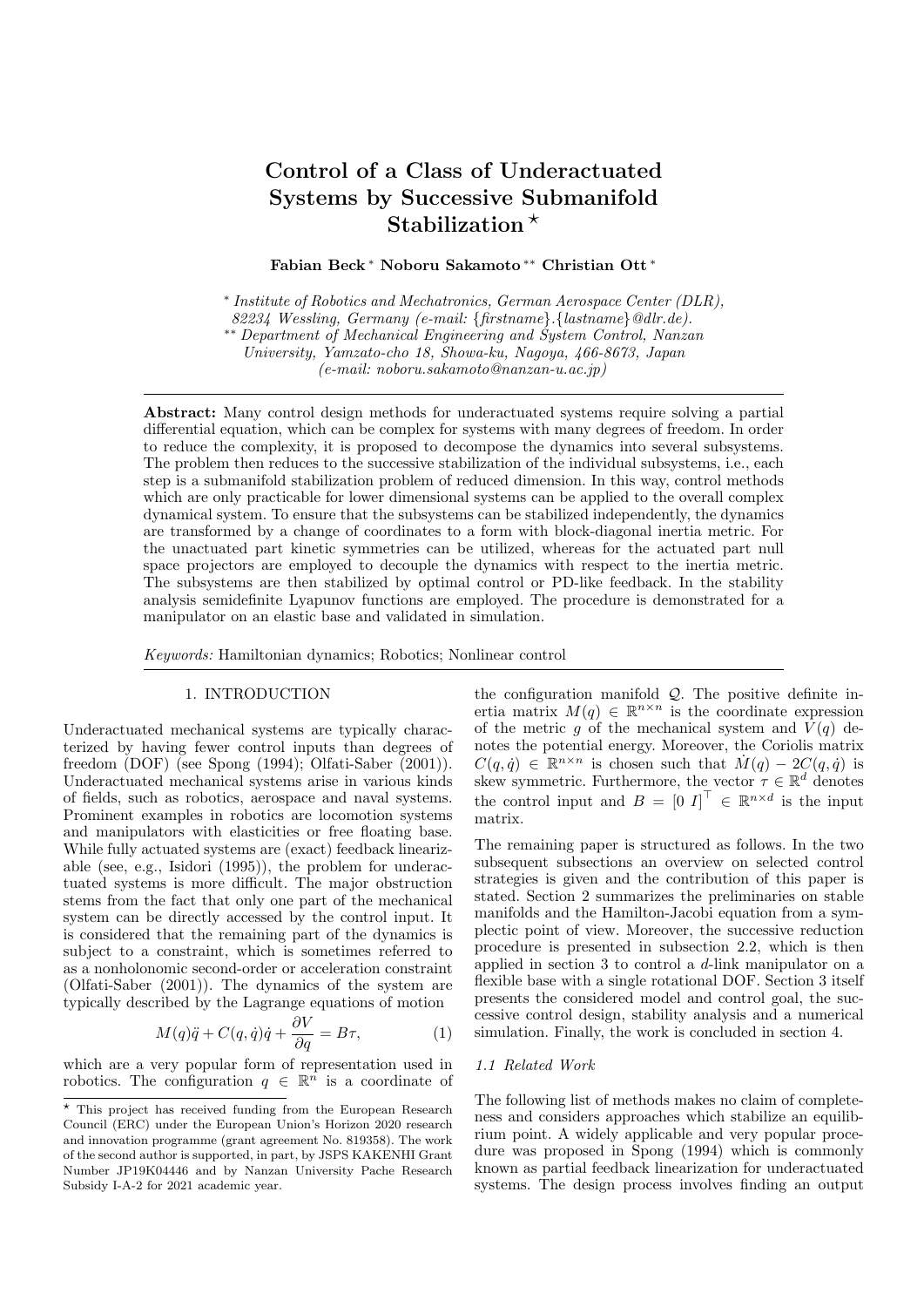function which is then controlled to be identically zero. To guarantee that the output can be stabilized a common approach is to choose the output such that it has a well defined vector relative degree (see, e.g., Isidori (1995)) of two everywhere. The stability of the overall dynamics is typically analyzed investigating the zero dynamics. In Olfati-Saber (2001), these ideas are further developed and changes of coordinates were proposed to transform the equations of motion into the corresponding normal forms. Depending on the structure of the normal form, different kind of control strategies, for example backstepping methods, are proposed. Another approach which allows to handle underactuation is Immersion and Invariance, which was proposed by Astolfi and Ortega (2003). Here, the input affine control system is stabilized by rendering a manifold asymptotically stable and invariant. On this lower dimensional submanifold the system follows a desired target dynamics  $\xi = \alpha(\xi)$ , which exhibits a globally asymptotically stable equilibrium point  $\xi^*$ . In order to realize the stabilization of the manifold by control, the so-called immersion condition must be satisfied. Finding a solution to this set of partial differential equations (PDEs) is in general not trivial and constitutes a key step in the control design. The interconnection and damping assignment passivity based control (IDA-PBC) framework is also applied to underactuated mechanical systems in Ortega et al. (2002). In order to comply with the second order nonholonomic constraint, in the control design the so-called matching conditions have to be satisfied. The matching conditions constitute a PDE for the desired potential energy function as well as the metric tensor of the closed-loop system.

A fundamentally different approach to control underactuated mechanical systems is to design a controller, which is optimal with respect to a certain cost function. For quadratic costs, the optimal feedback control can be derived from a solution of the Hamilton-Jacobi equation (HJE), see for example Lee and Markus (1967). Finding such a solution for the PDE given by the HJE can be challenging. A comprehensive overview of the problem can be found in Guckenheimer and Vladimirsky (2004). The stable manifold method introduced in Sakamoto and van der Schaft (2008) tackles the optimal control problem for input affine control systems from a symplectic perspective and proposes to utilize an approximation of the stable manifold by convergent series. The approach is successfully applied to the pendulum on a cart and the acrobot in Horibe and Sakamoto (2016, 2018). However, especially for very complex and high dimensional underactuated mechanical systems, the numerical computation of the feedback law gets very expensive.

# 1.2 Contribution

The control design for underactuated mechanical systems typically involves solving a PDE, e.g. the matching or immersion condition as well as the HJE, which for high dimensional systems can be complex. In order to reduce this complexity, the dynamics are split into several subsystems. The control problem then reduces to the successive stabilization of the individual subsystems, i.e. each step is a submanifold stabilization problem of lower dimension. Compared to existing approaches the proposed procedure allows to break down the overall complex problem into multiple nested subproblems that are simpler to address. Additionally, in this way sophisticated control methods, which are often only applicable to lower dimensional systems, can be employed to stabilize the overall complex dynamical system. Another promising application could be the embedding of so-called template models of reduced order, see for example Poulakakis and Grizzle (2009); Kurtz et al. (2019). To ensure that the subsystems can be stabilized independently, the dynamics are transformed by a change of coordinates to a form with block-diagonal inertia metric. For the unactuated part, system properties, as for example kinetic symmetries (Olfati-Saber (2001)), can be used to achieve this. While for the actuated part, null space projectors, which play a key role in hierarchical impedance control (Ott et al. (2015)), can be employed to (actively) decouple the dynamics with respect to the inertia metric. The individual subsystems are then stabilized by nonlinear optimal control or a PD-like feedback.

To demonstrate the feasibility and performance of the proposed method, it is applied to control a manipulator which is mounted on a flexible base. With the increased demand for dexterous, mobile and lightweight robotic systems this problem became relevant in many robotic applications. Scenarios range from space mission, humanoid robots, aircraft cleaning, hazardous remoted applications like in nuclear and chemical plants or industrial cranes (see, e.g. Lew and Moon (2001); George and Book (2003)). Previous works typically require assumptions, such as separation of the base and end-effector motion in time-scale or consider a translationally flexible base only as Beck et al. (2019), or do not provide a proof of stability. In this work a rotationally flexible base is considered which constitutes a pertinent problem for the medical robot MIRO with seven DOFs. Having eight DOFs in total, a direct application of the stable manifold method or for example IDA-PBC is nowadays computationally very demanding as it involves solving a nonlinear PDE.

# 2. STABLE MANIFOLDS AND REDUCTION

In this section, we briefly review preliminaries and the stable manifold method for designing optimal control in nonlinear systems. Furthermore, the proposed successive reduction procedure is presented in subsection 2.2.

To derive the optimal control law, the dynamical system (1) is reformulated into first order ordinary differential equations (ODEs) in form of a nonlinear affine system

$$
\dot{x} = f(x) + g(x)u,\tag{2}
$$

where  $x = (q, \dot{q}) \in TQ$ . Furthermore, it is assumed that there exists an input transformation  $\tau = u^* + u$ , such that for the desired configuration  $q^*$ , the point  $x^* = (q^*, 0)$  is an equilibrium point for  $u = 0$ . Define the quadratic cost function as

$$
J = \frac{1}{2} \int_0^\infty x^\top Q x + u^\top R u \, dt,\tag{3}
$$

where  $R \in \mathbb{R}^{m \times m}$  and  $Q \in \mathbb{R}^{n \times n}$  are positive-definite matrices. The optimal control is given by

$$
u = -R^{-1}g(x)^\top p,\tag{4}
$$

where p satisfies the well-known Hamilton-Jacobi equation

$$
H(x,p) = p^{\top} f(x) - \frac{1}{2} p^{\top} g(x) R^{-1} g(x)^{\top} p + \frac{1}{2} x^{\top} Q x = 0.
$$
 (5)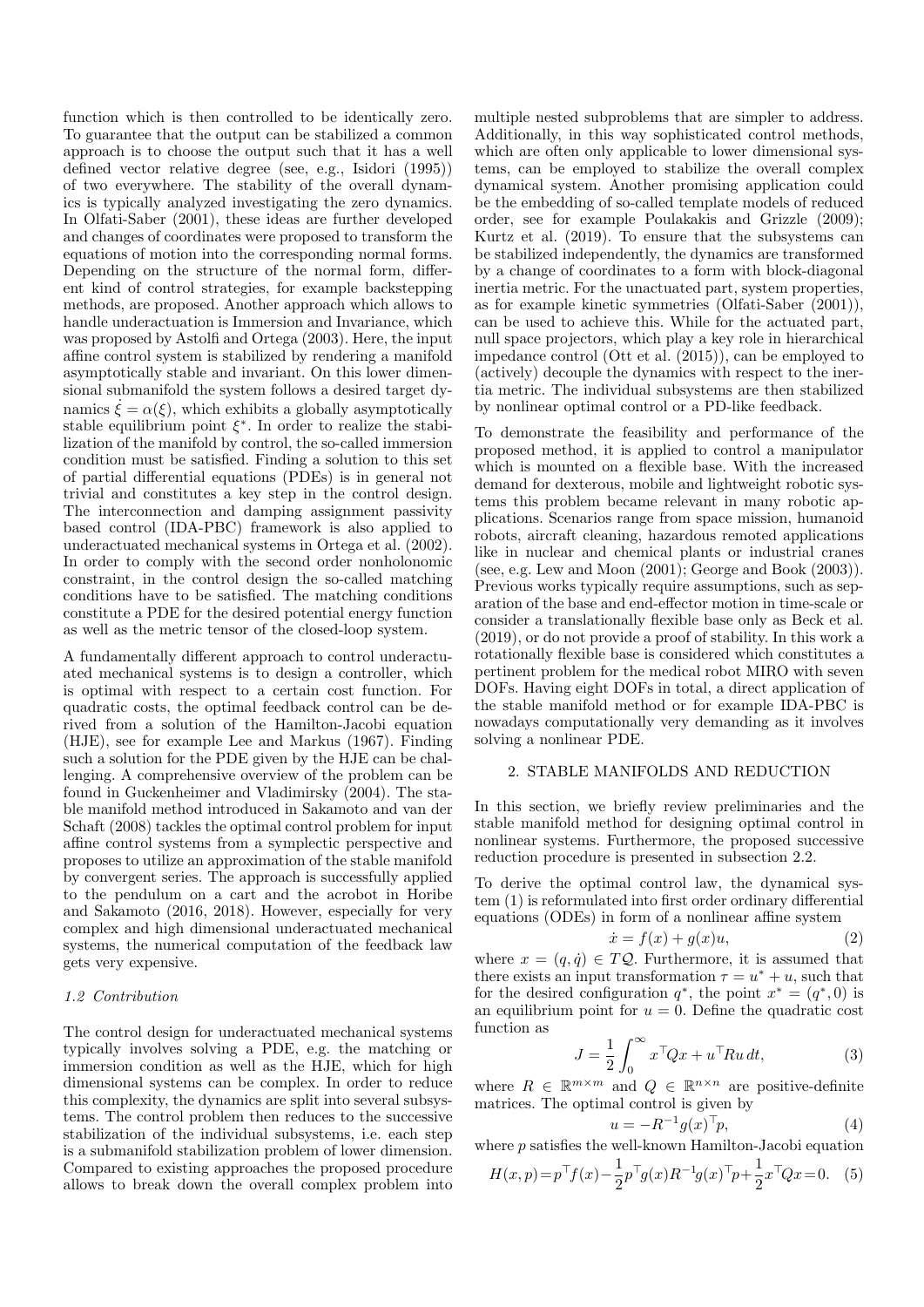

Fig. 1. The stable manifold method approximates  $p(x)$  by  $\hat{p}(x)$ .

Let  $M$  be an  $m$  dimensional manifold with coordinates  $x^1, \ldots, x^m$ . In the following, the HJE is regarded as a first order PDE of the form

$$
H(x^{1},...,x^{m},p^{1},...,p^{m}) = 0,
$$
\n(6)

where  $p^i = \partial V / \partial x^i$ ,  $i = 1, ..., m$  with unknown function  $V(x)$  and H is a  $C^{\infty}$  function of 2m variables. The cotangent bundle  $T^{\ast}\mathcal{M}$  with canonical symplectic form  $\omega = \sum_j dx^j \wedge dp^j$  is a symplectic manifold. It is assumed that the associated Hamiltonian system

$$
\dot{x} = \frac{\partial H}{\partial p}, \quad \dot{p} = -\frac{\partial H}{\partial x} \tag{7}
$$

has an equilibrium at  $(x, p) = (0, 0)$  and that the linearization of the Hamiltonian system at the equilibrium is hyperbolic, namely, no eigenvalue is on the imaginary axis. The stable manifold  $S \subset T^*\mathcal{M}$  of an invariant submanifold  $U \subset T^*\mathcal{M}$  is defined as

$$
S = \{ m \in T^* \mathcal{M} | \lim_{t \to \infty} \Phi^t(m) \in U \},\tag{8}
$$

where  $\Phi^t(m)$  denotes the flow of a dynamical system which passes through m at time  $t = 0$ . It is clear from the definition that the stable manifold itself is an invariant manifold. For more details see for example Wiggins (1994). Let  $S$  be the stable manifold of the desired equilibrium in a neighborhood of  $(x, p) = (0, 0)$ , which is an ndimensional submanifold. Assume finally that on S, the canonical projection  $(x, p) \mapsto x$  is locally surjective. Then, there exists a function  $V(x)$  defined in a neighborhood of  $x = 0$  such that

$$
H(x^1, \ldots, x^n, \partial V/\partial x^1, \ldots, \partial V/\partial x^n) = 0,
$$

and S is represented as  $\{(x,p)|p = \partial V/\partial x\}$  in the neighborhood.

# 2.1 Stable Manifold Method

In the stable manifold method, instead of finding  $V(x)$  for  $(6)$  directly, one computes S numerically for  $(7)$  by using an algorithm that converges to trajectories on S to get

$$
\{(x(t), p(t)) | \text{satisfying (7) and } (x(t), p(t)) \to 0 \text{ as } t \to \infty\}.
$$
 This data set gives an approximation  $\hat{p}(x)$  for  $p(x) = \partial V/\partial x$  which is necessary in the feedback law for optimal control, see Fig. 1. Locally at the equilibrium, the optimal control (4) is linearly approximated by the solution  $P$  of the algebraic Riccati equation. Therefore, it can be regarded as the extension of the linear quadratic regulator on larger neighborhood. This is how we compute optimal control for regulator problems such as  $(2)$ - $(3)$ . See van der Schaff (1991, 1992); Sakamoto and van der Schaff (2008); Sakamoto (2013) for more details.

#### 2.2 Successive Reduction

In the following, an overview of the proposed successive reduction approach is given. The described steps are later applied to a manipulator mounted on an elastic base in section 3.

Choice of Unactuated Coordinates (Step 1) Find coordinates for  $TQ$  such that the unactuated velocities are orthogonal to the actuated velocities with respect to metric g. The metric expressed in those coordinates has a block diagonal structure for the unactuated and actuated parts.

Initial Submanifold (Step 2) Verify that the desired configuration  $q^*$  is an equilibrium of the unactuated dynamics and, if necessary, perform an input transformation,  $\tau =$  $u^* + u$ , such that for  $u = 0$  the system has an equilibrium point at  $(q^*,0) \in TQ$ . The set  $S_0 = \{((q^*,0),0)\} \subset T^*TQ$ is now invariant and  $S_0$  is a symplectic submanifold of  $T^*TQ$ . For future use, i is set to one.

Reduction (Step 3) Let  $S_{i-1}$  be a stable manifold of a subbundle  $B_{i-1} \subset T^*T\mathcal{Q}$ , on which solutions of a Hamiltonian system with  $H_{i-1}(x_{i-1}, p_{i-1})$ , where  $(x_{i-1}, p_{i-1})$ are the coordinates on  $B_{i-1}$ , are invariant and exponentially converge to the equilibrium as  $t \to \infty$ . We find a submanifold  $S_i$  of a subbundle  $B_i$  with  $B_{i-1} \subset B_i$ ,  $S_{i-1} \subset S_i$  such that it is invariant under a Hamiltonian system with  $H_i(x_i, p_i)$  and the solutions exponentially converge to  $S_{i-1}$ . Writing  $x_i = (x_{i-1}, \xi), p_i = (p_{i-1}, \eta)$  in  $B_i$ , such  $S_i$  is constructed by solving a HJE  $H_i(\xi, \eta) = 0$ with  $\eta = \partial V_i/\partial \xi$ , which can be typically done using a HJE defined by a suitable function  $H_i$  as described in subsection 2.1.

Successive Reduction (Step  $i+2$ ) Repeat Step 3 with increased *i* until dim  $S_i = 2 \dim T \mathcal{Q}$ . In this case,  $S_i$  is a Lagrangian submanifold of  $T^*TQ$ .

### 3. BASE VIBRATION CONTROL FOR MANIPULATORS

#### 3.1 Considered Model and Control Goal

In the following, the dynamics of an  $d$ -link manipulator  $1$ attached to an unactuated elastic base with a single rotational DOF are presented. The considered manipulator has d rotational joints and the base elasticity exhibits a nonlinear spring characteristics. The configuration manifold Q is an  $n = d+1$  dimensional torus  $\mathbb{T}^n = \mathbb{S}^1 \times \cdots \times \mathbb{S}^1$ with coordinate charts of the form  $(\mathcal{U}, q^1, \ldots, q^n)$ . Here,  $q^1$ corresponds to the base coordinate. The elastic potential energy of the spring is  $V_s(q)$  and the potential energy due to gravity is denoted by  $V_q(q)$ . In the equations of motion (1), the potential energy is  $V(q) = V_s(q) + V_q(q)$ . The goal of the control design is to find a control action  $\tau \in \mathbb{R}^d$  such that a desired configuration  $q^*$  is stabilized. Consequently, the actuators of the manipulator should be employed to steer the robot arm to  $q^*$ , while additionally ensuring that the base vibrations are damped. Since the base is unactuated, the desired configuration  $q^*$  of the system must coincide with a corresponding natural equilibrium of the base coordinate. For the control design it

<sup>&</sup>lt;sup>1</sup> The successive stabilization is relevant for  $d > 2$ .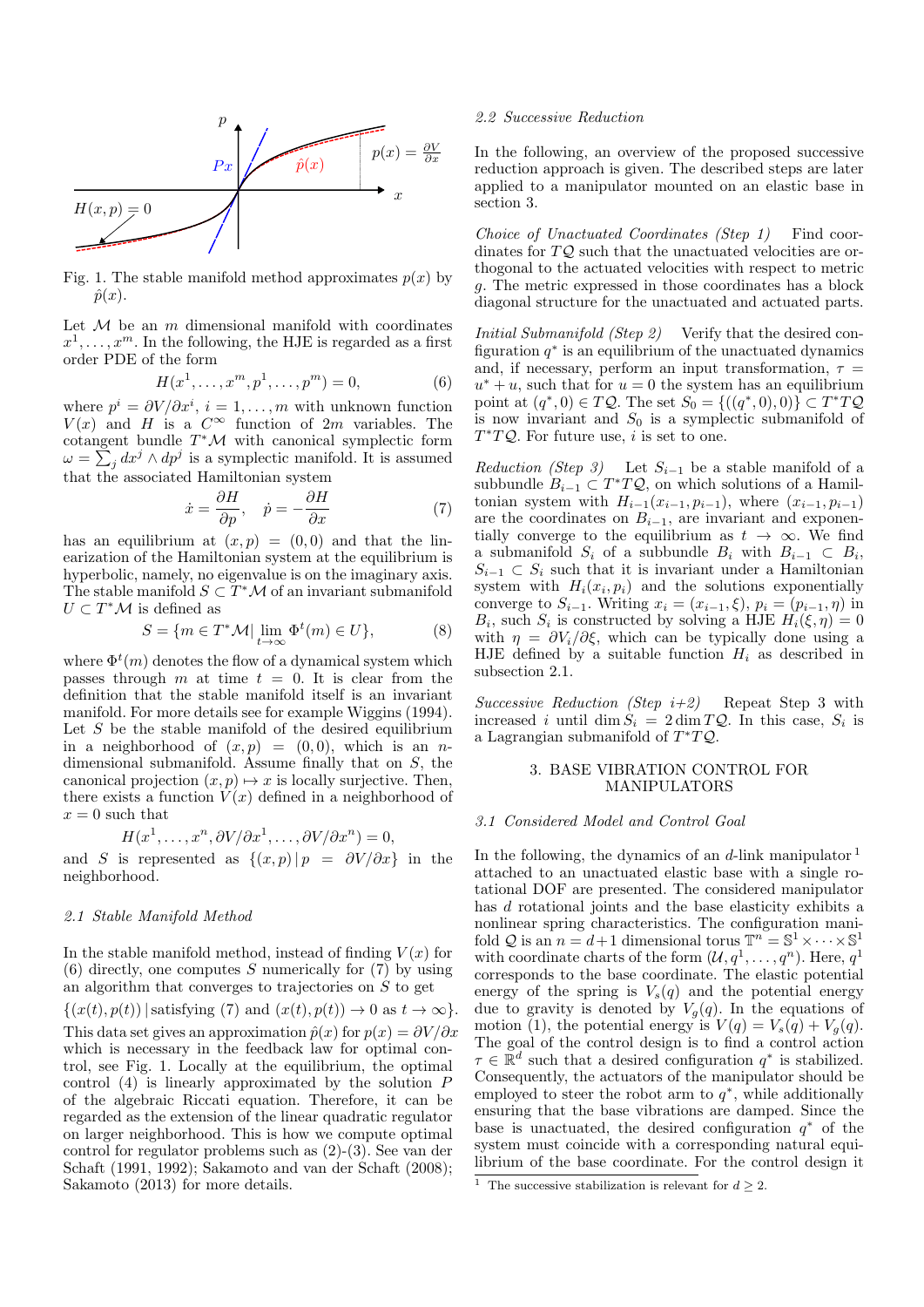is assumed, that the full state q and  $\dot{q}$  are measured or accuratly estimated by an observer.

### 3.2 Control Design

The derivation of the control law is split into four steps. First the unactuated coordinates are selected. Thereupon, the initial submanifold is determined. Finally, two reduction stages are performed.

Choice of Unactuated Coordinates In order to find coordinates for  $TQ$  such that the unactuated coordinates are orthogonal with respect to metric  $q$  to the actuated coordinates, a so-called kinetic symmetry is utilized Olfati-Saber (2001). When the manipulator arm moves freely (no potential forces), the kinetic energy  $T$  of the system is independent of the base coordinate  $q<sup>1</sup>$ . Additionally, the angular momentum  $l$  of the system defined along the base joint axis is an integral of motion in this case. When potential forces are added, the angular momentum is not constant anymore but the kinetic symmetry property is conserved as it depends on the inertia tensor only. The new coordinates of  $TQ$  are obtained by replacing the base velocity coordinate by the angular momentum  $l$ , induced by the diffeomorphism  $J_0$  defined by

$$
\dot{q} = \begin{bmatrix} J_{0,l}(q) & J_{0,a}(q) \end{bmatrix} \begin{bmatrix} l \\ a \end{bmatrix} = J_0(q) \begin{bmatrix} l \\ a \end{bmatrix}, \tag{9}
$$

where  $a = (q^2, \ldots, q^n)$  are the actuated joint velocities and  $J_{0,l}(q)$  and  $J_{0,a}(q)$  are the corresponding block matrices. Using (9) and its first derivative with respect to time, the velocity dynamics can be expressed in the new coordinates, which yield

$$
\begin{bmatrix} \Lambda_l(q)\dot{l} \\ \Lambda_a(q)\dot{a} \end{bmatrix} + \begin{bmatrix} \Gamma_l(q, l, a) \\ \Gamma_a(q, l, a) \end{bmatrix} \begin{bmatrix} l \\ a \end{bmatrix} + J_0(q)^\top \frac{\partial V}{\partial q} = \begin{bmatrix} 0 \\ \tau_0 \end{bmatrix}.
$$
 (10)

The new right hand side is given by  $J_0(q)^\top B \tau$ , in which the first element is zero and the remaining elements are denoted by  $\tau_0$ . The metric expressed in the new coordinates is given by  $J_0(q)^\top M(q)J_0(q)$ . Moreover, the corresponding Coriolis matrix is  $J_0(q)^\top C(q, \dot{q}) J_0(q)$  +  $J_0(q)^\top M(q) \dot{J}_0(q, \dot{q})$ . The special choice of  $J_0$  is compatible with the second order nonholonomic constraint induced by the underactuation of the base, i.e. this implies that the leading element on the right hand side of (10) is zero. The second order dynamics (1) is now expressed in two first order equations in form of (9) and (10). This originates from the fact that the angular momentum is not integrable, i.e., there is no smooth function  $h_l: \mathcal{Q} \to \mathbb{R}$  such that  $\partial h_l/\partial q \dot{q} = l.$ 

Initial Submanifold The desired equilibrium is given by the desired configuration  $q = q^*$  and  $l = 0$  as well as  $a = 0$ . As there is no input available in the first equation of (10), the potential forces affecting the angular momentum dynamics must vanish at the desired configuration and  $B\tau_0 = u^* + Bu$  with  $u^* = J_0(q)^{-\top} \frac{\partial V}{\partial q}(q^*)$ . Therefore, the initial symplectic submanifold in stage 0 is  $S_0 = \{((q^*, 0), 0)\} \subset T^*TQ.$ 

Reduction Stage 1 The configuration of the manipulator is described by d independent variables  $q^2, \ldots, q^n$ . In order to stabilize the angular momentum dynamics the configuration manifold of the manipulator is decomposed into two regular submanifolds of dimension 1 and  $d-1$ , which are represented by  $h_v : \mathcal{Q} \to \mathbb{R}$  and  $h_r : \mathcal{Q} \to \mathbb{R}^{d-1}$  as charts, such that the product of both submanifolds is diffeomorphic to the configuration manifold of the manipulator. As the charts represent the manipulator configuration, they are independent of the base coordinate, i.e.,  $dh_v(\frac{\partial}{\partial q^1}) = 0$ and  $dh_r(\frac{\partial}{\partial q^1}) = 0$ . Considering local coordinates, it is assumed that the charts are centered at the desired configuration, i.e.,  $h_v(q^*) = 0$  and  $h_v(q^*) = 0$ . Basis for the control design in this stage is that  $h_r(q) = 0$  and that the remaining velocity  $r = \partial h_r / \partial q \dot{q}$  is equal to zero. For the coordinate  $h_v$  a control action is designed, which yields a four dimensional stable manifold  $S_1 \subset T^*TQ$  of  $S_0$ . Inertial couplings between  $h_v$  and  $h_r$  complicate the control design. This is due to the fact that a coupling by the inertia matrix tightly interconnects the dynamics of the two subsystems. A non-zero acceleration in one subsystem results in an acceleration in the other subsystem and vice versa. This also holds for the inputs to the individual subsystems, which are mapped by the inverse inertia matrix. Therefore, the null space projector concept is utilized to define another coordinate transformation  $J_1$ 

$$
\begin{bmatrix} l \\ a \end{bmatrix} = \begin{bmatrix} I & 0 & 0 \\ 0 & Z(q)^{\top} & Q(q)^{\Lambda_a(q)+} \end{bmatrix} \begin{bmatrix} l \\ n \\ r \end{bmatrix} = J_1(q) \begin{bmatrix} l \\ n \\ r \end{bmatrix}, \quad (11)
$$

where  $Q = \partial h_r / \partial q J_{0,a}$  corresponds to the matrix selecting the remaining velocities  $r$  out of  $a$  and  $Q^{W+}$ denotes the W weighted pseudo inverse of Q defined by  $W^{-1}Q^{\top}(QW^{-1}Q^{\top})^{-1}$ . Furthermore,  $Z(q)^{\top}$  is the null space matrix of  $Q(q)$  satisfying  $Q(q)Z(q)^{\top} = 0$  for all  $q \in \mathcal{Q}$  and  $\partial h_v / \partial q \bar{J}_{0,a} Z^{\top}$  is the identity. More details on the null space projector can be found in Ott et al. (2015). The corresponding null space projector slightly differs from the joint space decomposition by a normalization factor, which was initially proposed by Park et al. (1999). The zeros in the lower left corner of  $J_1$  are compatible with the second order nonholonomic constraint. The dynamics in the new coordinates are given by

$$
\dot{q} = J(q) \begin{bmatrix} l \\ n \\ r \end{bmatrix},\tag{12}
$$

$$
\begin{bmatrix}\n\Lambda_l(q)\dot{i} \\
\Lambda_n(q)\dot{n} \\
\Lambda_r(q)\dot{r}\n\end{bmatrix} + \begin{bmatrix}\n\Gamma_l(q, l, n, r) \\
\Gamma_n(q, l, n, r)\n\end{bmatrix} \begin{bmatrix}\nl \\
n \\
r\n\end{bmatrix} + \begin{bmatrix}\n\gamma_l(q) \\
\gamma_n(q)\n\end{bmatrix} = \begin{bmatrix}\n0 \\
\tau_n \\
\tau_r\n\end{bmatrix},
$$
\n(13)

where  $J(q) = J_0(q)J_1(q)$ . Furthermore,  $\gamma(q) = J(q)^\top \frac{\partial V}{\partial q}(q)$ is partitioned into the corresponding sub blocks  $\gamma_l, \gamma_n$ , and  $\gamma_r$ . As before, the inertia matrix and the inputs transform via the velocity mapping (here  $J_1(q)$ ). A straightforward calculation reveals  $\Lambda_n(q) = Z(q)^\dagger \Lambda_a(q)^{-1} Z(q)$  and  $\Lambda_r(q) = (Q(q)\Lambda_a(q)^{-1}Q(q)^{\dagger})^{-1}$ . The off-diagonal terms are given by  $Z(q)\Lambda_a(q)Q(q)^{\Lambda_a(q)+}$  and its transpose, which are zero due to the property  $Q(q)Z(q)^{\top} = 0$ . Therefore, the inertia matrix exhibits the envisioned block diagonal structure. The input splits into  $\tau_n = Z(q)\tau_0$  and  $\tau_r =$  $(Q(q)^{\Lambda_a(q)+})^{\top} \tau_0.$ 

Under the assumption that  $h_r$  and remaining velocities r are zero, the velocity n is integrable, i.e.,  $n = \partial h_v / \partial q \dot{q}$ , and the reduced dynamics is given by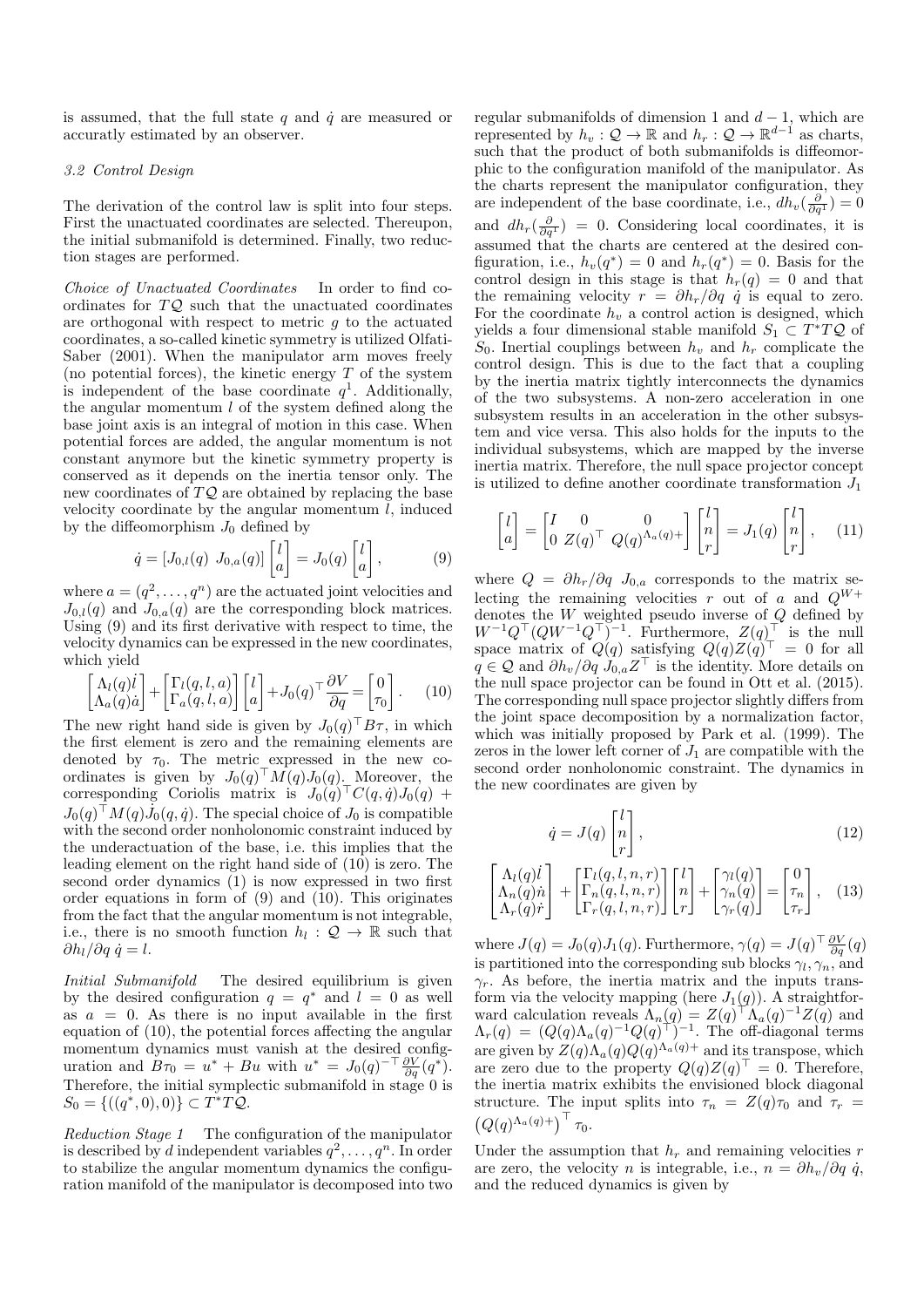$$
\dot{q} = J_0(q) \begin{bmatrix} I & 0 \\ 0 & Z(q) \end{bmatrix} \begin{bmatrix} l \\ n \end{bmatrix}, \qquad (14)
$$

$$
\begin{bmatrix}\n\Lambda_l(q)\dot{l} \\
\Lambda_n(q)\dot{n}\n\end{bmatrix} + \begin{bmatrix}\n\Gamma_l(q, l, n, 0) \\
\Gamma_n(q, l, n, 0)\n\end{bmatrix} \begin{bmatrix}\nl \\
n \\
0\n\end{bmatrix} + \begin{bmatrix}\n\gamma_l(q) \\
\gamma_n(q)\n\end{bmatrix} = \begin{bmatrix}\n0 \\
\tau_n\n\end{bmatrix}.
$$
\n(15)

As (14) is subject to the constraint  $h_r = 0$  the configuration q is determined by  $q^1$  and  $h_v$ . Using  $x_1 = (q^1, h_v, l, n)$ as coordinates, the equations above are reformulated in form of (2) with corresponding  $f_1(x_1)$  and  $g_1(x_1)$ . The cost is defined using (3) for appropriate  $R_1$  and  $Q_1$ . This yields a HJE of the form  $H_1(x_1, p_1) = 0$ . In order to verify if a stable manifold exists it can be checked, whether the Riccati equation obtained by the linearization of (5) has a stabilizing solution. If this is not the case, then  $h_v$  and  $h_r$  have to be altered. The stabilizing control law in form of (4) yields

$$
u_n = -R_1^{-1}g_1(x_1)p_1(x_1), \tag{16}
$$

where  $p_1(x_1) = \frac{\partial V_1}{\partial x_1}$  and  $V_1(x_1)$  is the solution to the HJE from above. Here,  $p_1(x_1)$  is approximated by the stable manifold method in section 2.1. To apply the control to the manipulator the corresponding part of the input transformation defined by  $u^*$  is added, which yields

$$
\tau_n = u_n^* + u_n,\tag{17}
$$

where  $u_n^* = \gamma_n(q^*)$  compensates for the potential forces at the equilibrium.

Reduction Stage 2 To stabilize the dynamics related to r independently of the other dynamics, two options for the input  $u_r$  are considered in the following.

The first option is

$$
\tau_r = \Gamma_r(q, l, n, r) \begin{bmatrix} l \\ n \\ r \end{bmatrix} + \gamma_r(q) - \Lambda_r(q) R_2^{-1} g_2^{\top} P_2 x_2, \quad (18)
$$

where  $x_2 = (h_r, r)$  and  $P_2$  is the solution to the Riccati equation for the linear dynamics  $\ddot{h}_r = u_r$  with  $f_2(x_2) =$  $[r\ 0]^T$  and  $g_2 = [0\ I]^T$  and cost given by (3) with appropriate matrices  $R_2$  and  $Q_2$ . Therefore, locally there exists a stable manifold  $S_2 \subseteq T^*TQ$  of  $S_1$ . The closedloop dynamics on  $S_2$  is given by the flow along the stable manifold of  $S_1$  and solutions starting in  $S_2$  converge to  $S_1$ for  $t \to \infty$ . The stability of the closed loop will be analyzed in subsection 3.3.

The second option is to cancel the Coriolis couplings and gravity terms and to apply PD-like control. The control input is given by

$$
\tau_r = \Gamma_r(q, l, n, r) \begin{bmatrix} l \\ n \\ 0 \end{bmatrix} + \gamma_r(q) - Dr - Kh_r(q). \tag{19}
$$

Here,  $K$  and  $D$  are positive definite matrices. In contrast to (18), the impedance controller preserves the inertia of the subsystem. In practice, this typically yields a lower control effort and a greater robustness against model uncertainties.

The resulting overall control which is applied to the manipulator results in

$$
\tau = J(q)^{\top} \begin{bmatrix} 0 \\ \tau_n \\ \tau_r \end{bmatrix}, \qquad (20)
$$

where  $\tau_n$  is chosen as in (17) and  $\tau_r$  can be selected as either (18) or (19).

#### 3.3 Stability Analysis

The stability of the closed loop is analyzed in a two step approach. First, it is shown that the system converges to the submanifold given by  $h_r = 0$  and  $r = 0$ . In a second step, the dynamics on the submanifold are analyzed and the stability of the overall system is concluded. The proof utilizes semidefinite Lyapunov functions with the following theorem of Iggidr et al. (1996).

Theorem 3.1. (Theorem 2 of Iggidr et al. (1996)). Let  $\chi_0$ be an equilibrium point for the dynamical system  $\dot{\chi} = f(\chi)$ . If there is a neighborhood U of  $\chi_0$  and a  $\mathcal{C}^1$  function  $V: U \to \mathbb{R}$  such that  $V(\chi) \geq 0$  and  $\dot{V}(\chi) \leq 0$  for all  $\chi \in U$  and  $V(\chi_0) = 0$  and  $\chi_0$  is asymptotically stable on the largest positively invariant set contained in  $\{\chi \in U : V(\chi) = 0\}$ , then  $\chi_0$  is an asymptotically stable equilibrium point for  $\dot{\chi} = f(\chi)$ .

Theorem 3.2. The closed-loop dynamics consisting of (12) and (13) with control input (17) and (18) has an asymptotically stable equilibrium point  $\chi_0$ . At  $\chi_0$ , the manipulator has configuration  $q^*$  and the base is at rest.

Proof of Theorem 3.2: The coordinates in a neighborhood  $\overline{U} \subset T^*T\mathcal{Q}$  of the desired equilibrium are partitioned as  $x_1 = (q^1, h_v, l, n)$  and  $x_2 = (h_r, r)$  as well as  $p_1 = \frac{\partial V_1}{\partial x_1}$ and  $p_2 = \frac{\partial V_2}{\partial x_2}$ . The dynamics is given by

$$
\dot{x}_1 = \frac{\partial H_1}{\partial p_1}(x_1, p_1) + d_x(x_1, p_1, x_2, p_2),\tag{21}
$$

$$
\dot{p}_1 = -\frac{\partial H_1}{\partial x_1}(x_1, p_1) + d_p(x_1, p_1, x_2, p_2),\tag{22}
$$

$$
\dot{x}_2 = \frac{\partial H_2}{\partial p_2}(x_2, p_2),\tag{23}
$$

$$
\dot{p}_2 = -\frac{\partial H_2}{\partial x_2}(x_2, p_2),\tag{24}
$$

where for  $i = \{1, 2\}, H_i$  is the Hamiltionian function and  $V_i$  is the solution of the corresponding HJE presented in the first and second reduction stage. The functions  $d_x$ and  $d_p$  vanish for  $x_2$  and  $p_2$  equal to zero, i.e., on  $S_1$ . The generating function  $V_2(x_2) = x_2^{\top} P_2 x_2$  regarded as function on  $T^*TQ$  is positive semidefinite. Using (23), the derivative of  $V_2$  along the Hamiltonian flow yields

$$
\dot{V}_2(x_2) = x_2^{\top} (P_2 A_2 + A_2^{\top} P_2 - 2P_2 g_2 R_2^{-1} g_2^{\top} P_2) x_2, \quad (25)
$$

$$
= -x^{\top} (Q_2 + P_2 g_2 R_2^{-1} g_2^{\top} P_2) x_2 \le 0 \tag{26}
$$

$$
= -x_2^{\perp} (Q_2 + P_2 g_2 R_2^{-1} g_2^{\perp} P_2) x_2 \le 0, \tag{26}
$$

where  $A_2 = \partial f_2 / \partial x_2$  and the latter equations follows from  $P_2$  being a solution to the algebraic Riccati equation. In order to apply Theorem 3.1, it remains to show that  $\chi_0$ is asymptotically stable on the largest positively invariant set contained in the preimage of  ${0}$  under  $\dot{V}_2$ . Within the preimage one has  $x_2 = 0$  and consequently  $p_2 = 0$ , therefore one concludes that the system state is contained in  $S_1$  if U is chosen sufficiently small. On  $S_1$ , the dynamics is given by (21)-(22) with  $d_x$  and  $d_p$  being zero. The proof is concluded by realizing that  $x_1$  and  $p_1$  converge to zero on  $S_1$ , i.e.,  $\chi_0$  is asymptotically stable.

Theorem 3.3. The closed-loop dynamics consisting of (12) and (13) with control input (17) and (19) has an asymptot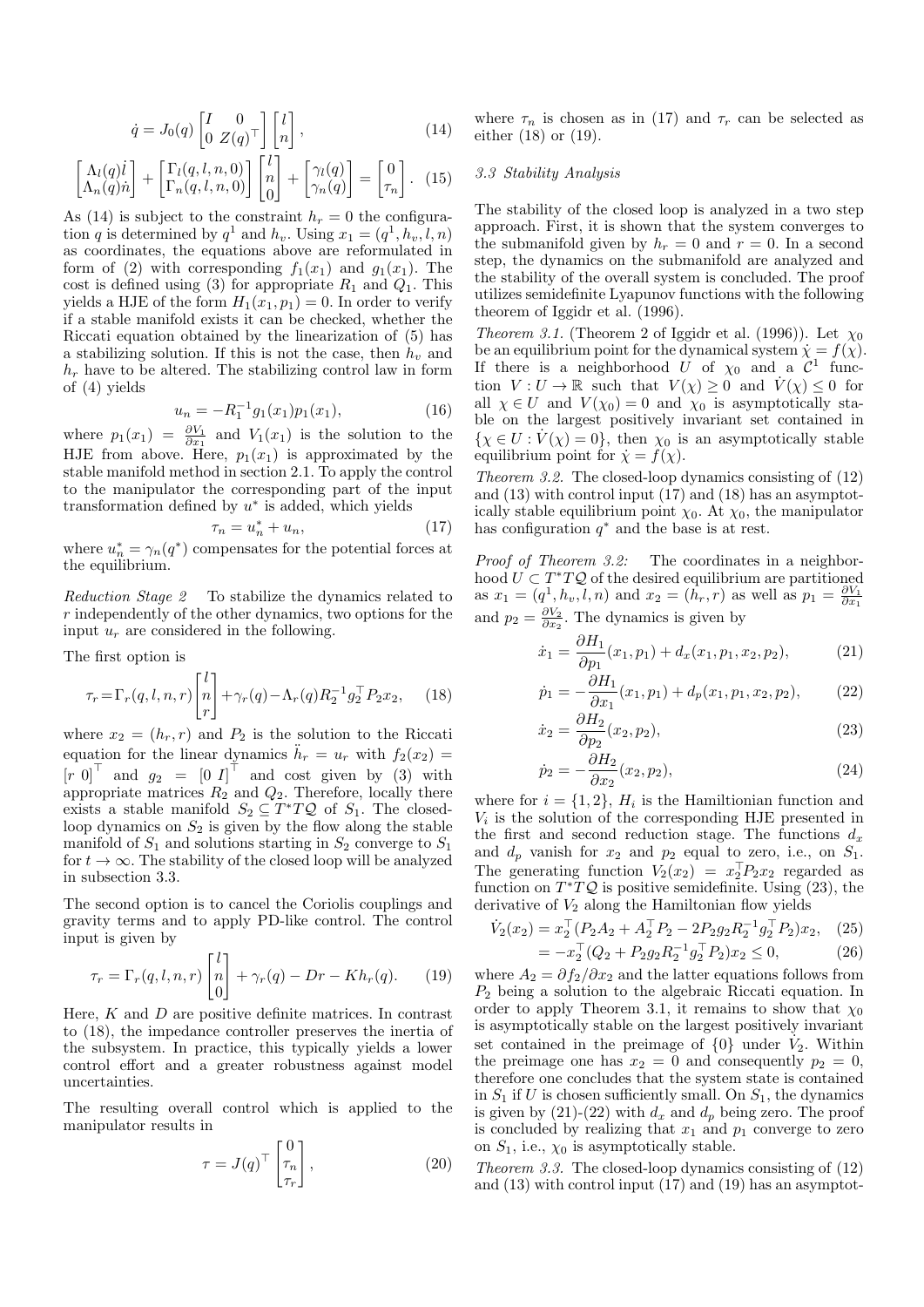ically stable equilibrium point  $\chi_0$ . At  $\chi_0$ , the manipulator has configuration  $q^*$  and the base is at rest.

Proof of Theorem 3.3: Inserting (19) into (13) leads to  $\Lambda_r(q)\dot{r} + (\Gamma_{r,r}(q, l, n, r) + D)r + Kh_r(q) = 0,$  (27)

where  $\Gamma_{r,r}$  is the corresponding subblock of  $\Gamma_r$  related to r. Let  $V: T\mathcal{Q} \to \mathbb{R}$  be the positive semidefinite function

$$
V(q, \dot{q}) = \frac{1}{2} r^{\top} \Lambda_r(q) r + \frac{1}{2} h_r(q)^{\top} K h_r(q) \ge 0, \qquad (28)
$$

The time derivative of  $V$ , i.e., the Lie derivative along the closed-loop flow, yields

$$
\dot{V}(q, \dot{q}) = r^{\top}(-\Gamma_{r,r}(q, l, n, r) - D + \frac{1}{2}\dot{\Lambda}_{r}(q, \dot{q}))r
$$
 (29)

$$
=-r^{\top}Dr\leq 0.\tag{30}
$$

The second equality follows from  $\dot{\Lambda}_r(q, \dot{q}) - 2\Gamma_{r,r}(q, l, n, r)$ being skew symmetric, which is commonly referred to as the passivity property. Moreover,  $V(\chi_d) = 0$ . As before, Theorem 3.1 is applied by showing asymptotic stability of  $\chi_d$  on the largest positively invariant set contained in the preimage of  $\{0\}$  under  $\dot{V}$ . Within the preimage one has  $r = 0$ . Inserting this into (27) yields  $Kh_r(q) = 0$ , i.e.,  $h_r = 0$  as  $K > 0$ . By choosing U sufficiently small, one can conclude that the system state is contained in  $S_1$ . On  $S_1$  the dynamics is given by  $\dot{x}_1 = \frac{\partial H_1}{\partial p_1}(x_1, \frac{\partial V_1}{\partial x_1}(x_1))$ , i.e.,  $\chi_0$  is asymptotically stable. This concludes the proof.

#### 3.4 Simulation

In the following, the procedure is applied to the seven DOF manipulator MIRO  $^2$  on a single DOF rotationally flexible base, see Fig. 2. The configuration of the base is described as  $q^1$  and the manipulator DOF correspond to  $q^2, \ldots, q^8$ . The elastic potential of the nonlinear elasticity is given by

$$
V_s(q) = \frac{1}{2}K_1(q^1)^2 + \frac{1}{2}K_2(q^1)^4,
$$
 (31)

where  $K_1 = 100 \text{Nm/rad}$  and  $K_2 = 1000 \text{Nm/rad}^3$  are the stiffness coefficients. The desired configuration  $q^*$  corresponds to an equilibrium of the base elasticity for the robot configuration. In the reduction stage 1, the manipulator configuration manifold is decomposed into two submanifolds characterized by  $h_v = q^3$  and  $h_r = (q^2, q^4, \dots, q^8)$ . By this choice the reduced dynamics for  $h_r = 0$  is given by a two DOF mechanical system. The reduced dynamics can be regarded as a single DOF manipulator mounted on an elastic base with one rotational DOF, i.e., correspond to the mechanical system depicted in Fig. 2. Here, the actuated manipulator joint is given by  $q^3$  and the unactuated base is described by coordinate  $q<sup>1</sup>$ . In the base joint the elasticity acts with potential energy  $V_s(q^1)$ . Intuitively speaking, the control action given by  $u_r$  constrains the manipulator to the reduced system depicted in Fig.2. A numerical simulation is performed to demonstrate the effectiveness of the proposed controller. The remaining dynamics was stabilized by (18). The control parameters are chosen as  $Q_1 = \text{diag}(100I_2, 0.1I_2), R_1 = 0.05, Q_2 = \text{diag}(100I_6, I_6)$ and,  $R_2 = 1e^{-5}I_6$ . Here, diag denotes the block diagonal matrix created by aligning its arguments on the diagonal and  $I_i$  is the identity matrix of dimension j. As is it can seen in Fig. 3, the error for the fully actuated remaining dynamics (solid lines) is converging uniformly to zero,



Fig. 2. The MIRO arm (left) and the reduced system given by a single DOF manipulator on elastic base (right).



Fig. 3. Simulation of a MIRO manipulator on elastic base. while for the underactuated reduced system the stable manifold has a more complex geometry (dashed lines).

#### 4. CONCLUDING REMARKS

In this work, a procedure to decompose underactuated mechanical systems was presented. The decomposition can be employed to reduce the overall high dimensional and complex dynamics into multiple subsystems, which are decoupled on the acceleration level. In each stage, the control design is based on the condition that all dynamics on superordinate stages are already converged. Therefore, the dynamical system evolves along the respective subbundle. On the latter, there exists a stable manifold of the subordinate subbundle such that the overall dynamical system is successively stabilized.

Future work may consider different choices of subbundles which would enable to influence the transient behaviour. In the control design of the flexible base manipulator for example, a different choice of the reduced dynamics could reduce the required joint torques or achieve a certain desired end-effector response. Additionally, the presented procedure should be extended to a more global approach allowing for multiple charts. Besides a consistent transition between overlapping charts, the control design should

<sup>2</sup> Please see Hagn et al. (2008) for more details.